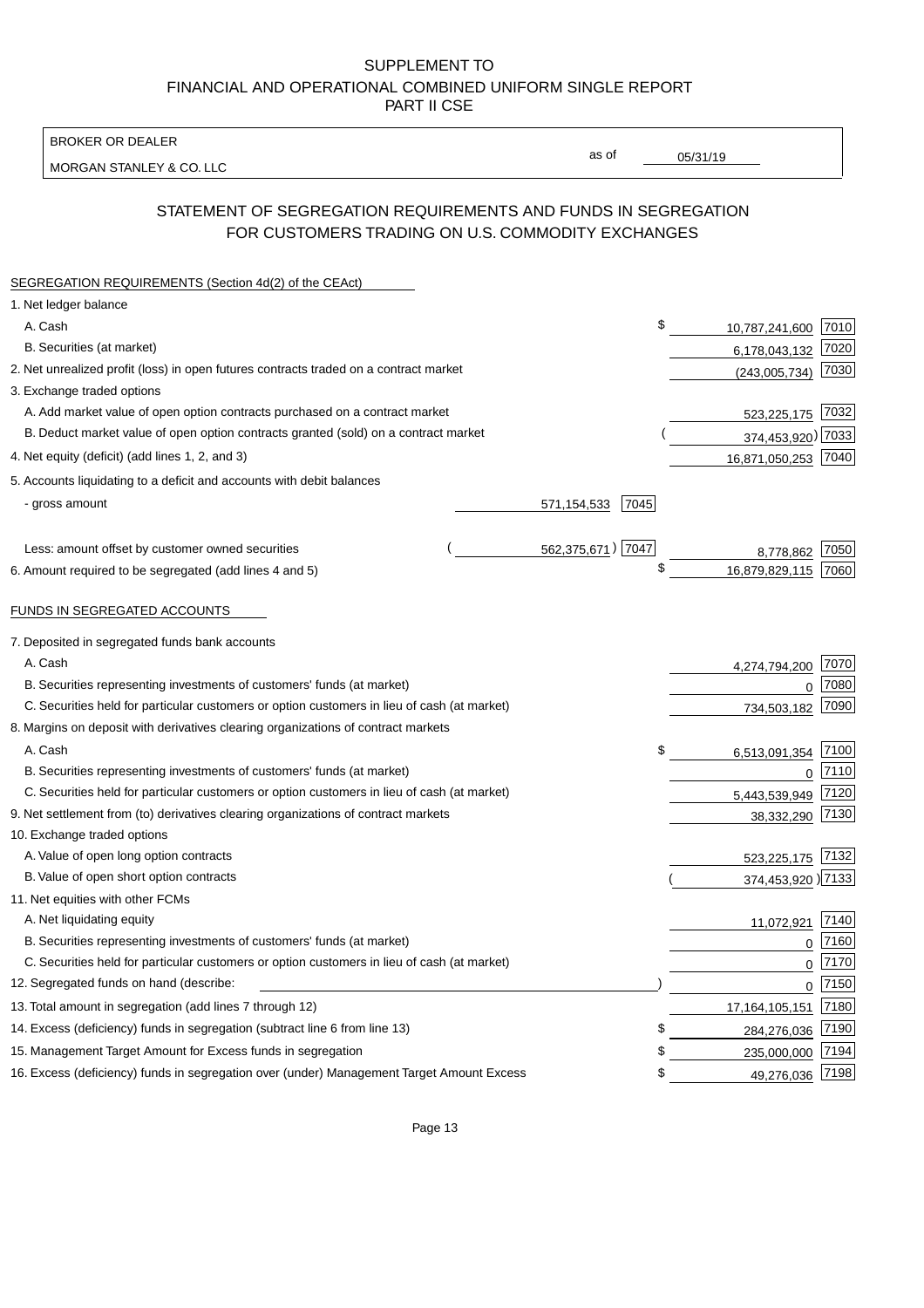| <b>BROKER OR DEALER</b>                                                                                  |    |                     |          |           |
|----------------------------------------------------------------------------------------------------------|----|---------------------|----------|-----------|
| MORGAN STANLEY & CO. LLC                                                                                 |    | as of               | 05/31/19 |           |
| STATEMENT OF SEGREGATION REQUIREMENTS AND FUNDS IN SEGREGATION<br>FOR CUSTOMERS' DEALER OPTIONS ACCOUNTS |    |                     |          |           |
| 1. Amount required to be segregated in accordance<br>with Commission regulation 32.6                     |    | \$                  |          | $0$  7200 |
| 2. Funds in segregated accounts                                                                          |    |                     |          |           |
| A. Cash                                                                                                  | \$ | $ 7210$<br>$\Omega$ |          |           |
| B. Securities (at market)<br>C. Total                                                                    |    | 7220<br>$\Omega$    |          | 7230      |
| 3. Excess (deficiency) funds in segregation                                                              |    |                     |          |           |
| (subtract line 2.C from line 1)                                                                          |    |                     |          | 0 7240    |
|                                                                                                          |    |                     |          |           |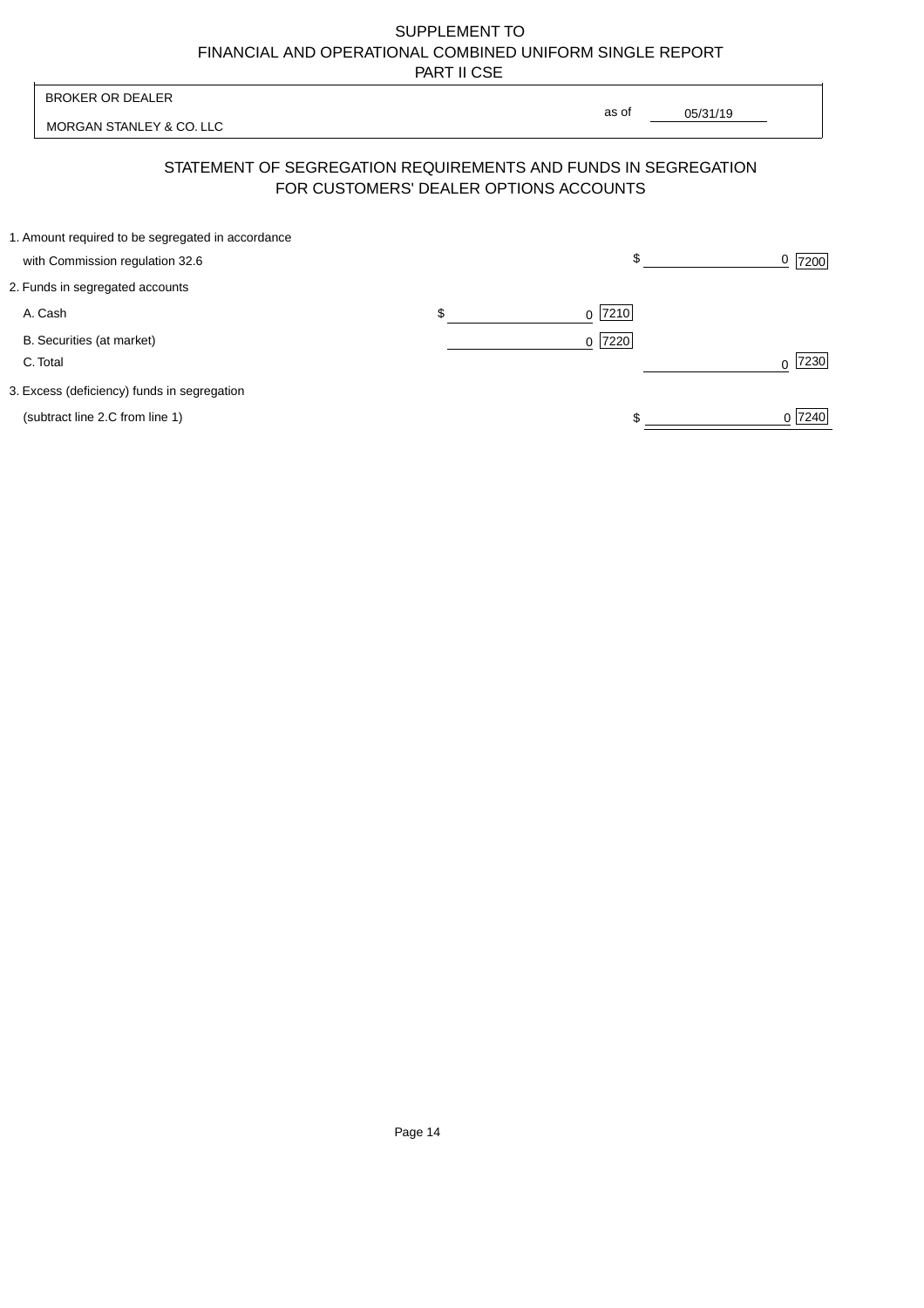PART II CSE

MORGAN STANLEY & CO. LLC and the contract of the contract of the contract of the contract of the contract of the contract of the contract of the contract of the contract of the contract of the contract of the contract of t BROKER OR DEALER

as of

### STATEMENT OF SECURED AMOUNTS AND FUNDS HELD IN SEPARATE ACCOUNTS PURSUANT TO COMMISSION REGULATION 30.7

#### FOREIGN FUTURES AND FOREIGN OPTIONS SECURED AMOUNTS

| Amount required to be set aside pursuant to law, rule or regulation of a foreign government<br>or a rule of a self-regulatory organization authorized thereunder |  |                     | \$<br>0             | 7305 |
|------------------------------------------------------------------------------------------------------------------------------------------------------------------|--|---------------------|---------------------|------|
| 1. Net ledger balance - Foreign Futures and Foreign Option Trading - All Customers                                                                               |  |                     |                     |      |
| A. Cash                                                                                                                                                          |  |                     | \$<br>3,206,392,181 | 7315 |
| B. Securities (at market)                                                                                                                                        |  |                     | 2,571,485,646       | 7317 |
| 2. Net unrealized profit (loss) in open futures contracts traded on a foreign board of trade                                                                     |  |                     | (758, 260, 446)     | 7325 |
| 3. Exchange traded options                                                                                                                                       |  |                     |                     |      |
| A. Market value of open option contracts purchased on a foreign board of trade                                                                                   |  |                     | 17,091,649          | 7335 |
| B. Market value of open contracts granted (sold) on a foreign board of trade                                                                                     |  | (12, 312, 069)      | 7337                |      |
| 4. Net equity (deficit) (add lines 1.2. and 3.)                                                                                                                  |  |                     | \$<br>5,024,396,961 | 7345 |
| 5. Accounts liquidating to a deficit and accounts with                                                                                                           |  |                     |                     |      |
| debit balances - gross amount                                                                                                                                    |  | 7351<br>307,178,024 |                     |      |
| Less: amount offset by customer owned securities                                                                                                                 |  | 306,244,909) 7352   | 933,115             | 7354 |
| 6. Amount required to be set aside as the secured amount - Net Liquidating Equity Method (add lines 4 and 5)                                                     |  |                     | \$<br>5,025,330,076 | 7355 |
| 7. Greater of amount required to be set aside pursuant to foreign jurisdiction (above) or line 6.                                                                |  | \$<br>5,025,330,076 | 7360                |      |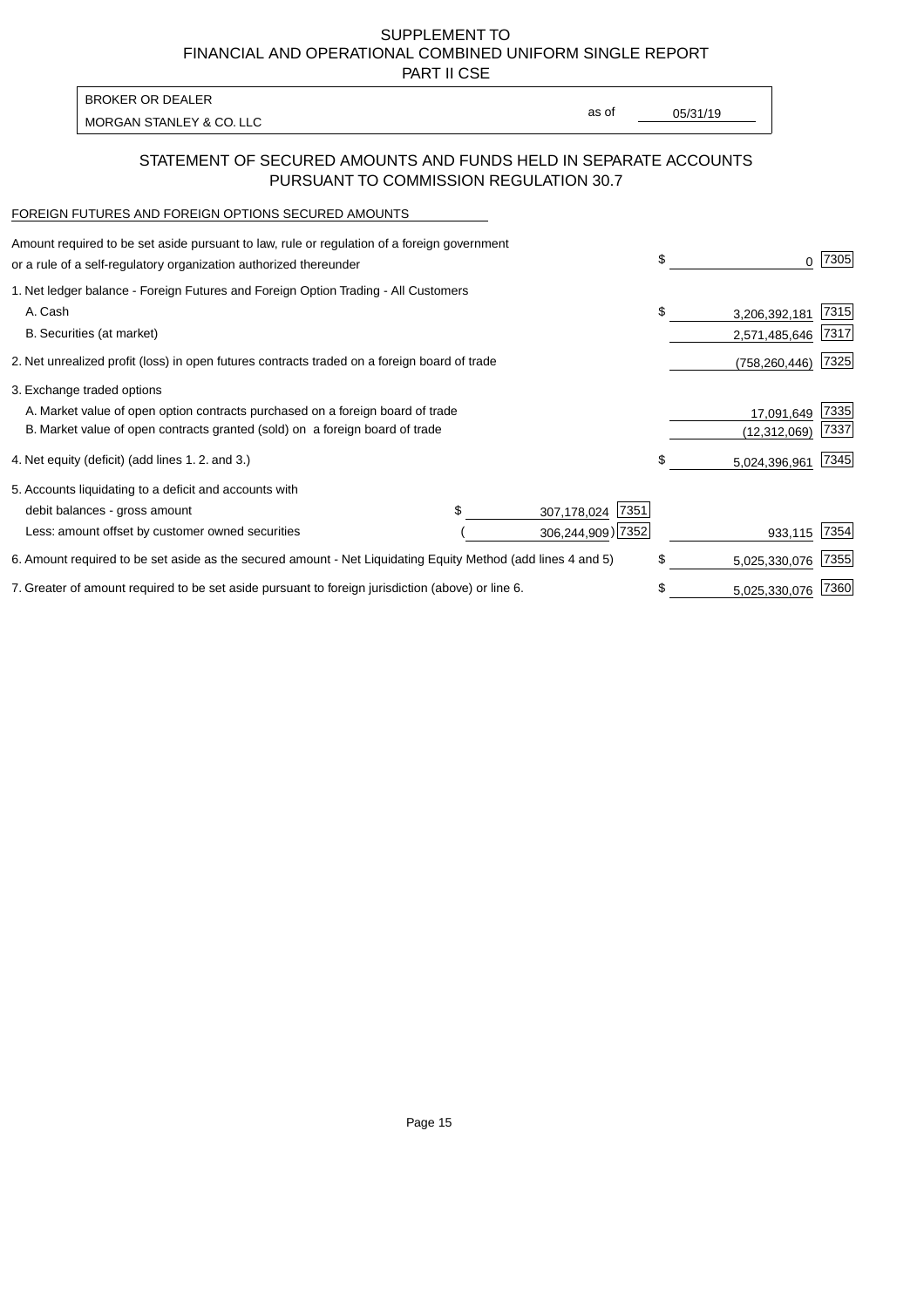BROKER OR DEALER

MORGAN STANLEY & CO. LLC

05/31/19

as of

## STATEMENT OF SECURED AMOUNTS AND FUNDS HELD IN SEPARATE ACCOUNTS PURSUANT TO COMMISSION REGULATION 30.7

#### FUNDS DEPOSITED IN SEPARATE REGULATION 30.7 ACCOUNTS

| \$<br>A. Banks located in the United States<br>192,881,733 7500<br>B. Other banks qualified under Regulation 30.7<br>7510<br>292,450,355 7520 \$<br>485,332,088 7530<br>Name(s):<br>2. Securities |            |
|---------------------------------------------------------------------------------------------------------------------------------------------------------------------------------------------------|------------|
|                                                                                                                                                                                                   |            |
|                                                                                                                                                                                                   |            |
|                                                                                                                                                                                                   |            |
|                                                                                                                                                                                                   |            |
| \$<br>A. In safekeeping with banks located in the United States<br>781,205,950 7540                                                                                                               |            |
| B. In safekeeping with other banks qualified under Regulation 30.7                                                                                                                                |            |
| 7550<br>$0$  7560 <br>781,205,950 7570<br>Name(s):<br><u> 1990 - Johann Barbara, martin a</u>                                                                                                     |            |
| 3. Equities with registered futures commission merchants                                                                                                                                          |            |
| A. Cash<br>7580<br>\$<br>5,912,275                                                                                                                                                                |            |
| <b>B.</b> Securities<br>$0$ 7590                                                                                                                                                                  |            |
| 7600<br>C. Unrealized gain (loss) on open futures contracts<br>(830, 142)                                                                                                                         |            |
| $0$ 7610<br>D. Value of long option contracts                                                                                                                                                     |            |
| $0)$ 7615<br>5,082,133 7620<br>E. Value of short option contracts                                                                                                                                 |            |
| 4. Amounts held by clearing organizations of foreign boards of trade                                                                                                                              |            |
| Name(s):<br>7630                                                                                                                                                                                  |            |
| \$<br>A. Cash<br>0 7640                                                                                                                                                                           |            |
| 0 7650<br><b>B.</b> Securities                                                                                                                                                                    |            |
| C. Amount due to (from) clearing organizations - daily variation<br>7660<br>0                                                                                                                     |            |
| D. Value of long option contracts<br>0 7670                                                                                                                                                       |            |
| $0$ ) 7675<br>E. Value of short option contracts                                                                                                                                                  | $0^{7680}$ |
| 5. Amounts held by members of foreign boards of trade<br>Name(s):<br>7690                                                                                                                         |            |
| \$<br>2,906,834,326 7700<br>A. Cash                                                                                                                                                               |            |
| <b>B.</b> Securities<br>1,790,279,696 7710                                                                                                                                                        |            |
| $(757, 549, 495)$ 7720<br>C. Unrealized gain (loss) on open futures contracts                                                                                                                     |            |
| D. Value of long option contracts<br>17,091,649 7730                                                                                                                                              |            |
| E. Value of short option contracts<br>$(12,312,069)$ <sup>[7735]</sup><br>3,944,344,107 7740                                                                                                      |            |
| 6. Amounts with other depositories designated by a foreign board of trade<br>7750<br>Name(s):                                                                                                     | 0 7760     |
| 7. Segregated funds on hand (describe:                                                                                                                                                            | 0 7765     |
| 5,215,964,278 7770<br>8. Total funds in separate section 30.7 accounts<br>Ψ                                                                                                                       |            |
| 9. Excess (deficiency) set Aside Funds for Secured Amount (subtract Line 7 Secured<br>190,634,202 7380<br>\$<br>Statement page 15 from Line 8)                                                    |            |
| \$<br>140,000,000 7780<br>10. Management Target Amount for Excess funds in separate section 30.7 accounts                                                                                         |            |
| 50,634,202 7785<br>11. Excess (deficiency) funds in separate 30.7 accounts over (under) Management Target<br>\$                                                                                   |            |

Page 16